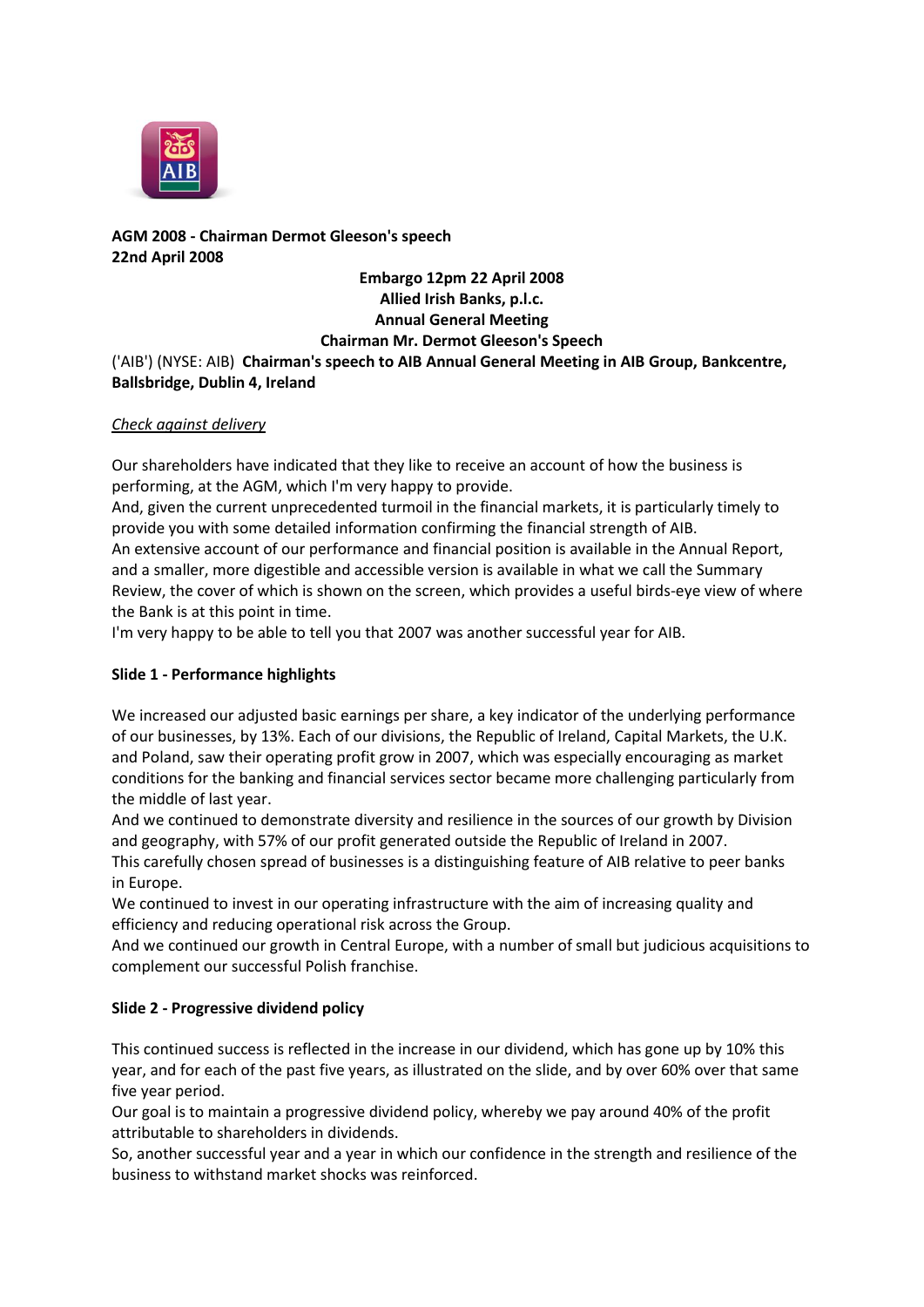## **Slide 3 - Financial markets turmoil**

I want to speak for a short while on the background to the turmoil in financial markets which has dominated much of the financial news since the middle of last year, and had such an impact on share prices generally.

The turmoil has its origins in U.S. sub-prime mortgages, which are mortgages made to higherrisk borrowers. That is, borrowers with lower income or poorer credit histories than "prime" borrowers.

The sub-prime mortgage crisis began to emerge with the weakening of both the U.S. economy and the US housing market, the combination of which led to higher default rates on those sub-prime and other mortgages.

Many of those mortgage lenders had, in effect, sold on their mortgages. They had passed the rights to those mortgage payments and related credit risk to third-party banks and investors through financial instruments known as mortgage-backed securities and collateralised debt obligations, or CDOs.

As the value of the underlying mortgage assets declined through defaults, banks and investors holding those instruments experienced significant write-downs.

And so, as we have seen, many major banks and financial institutions around the world, including CitiGroup, Merrill Lynch, Lehman Brothers, UBS, and many more, have reported combined writedowns of approximately \$200 billion as of April 1, 2008.

The lack of clarity and uncertainty regarding the financial system?s exposures to these instruments has had a contracting effect on the wholesale funding market, which is a critical source of funding for many banks.

When the availability of such funding contracted, and the cost of that funding, where available, increased, many institutions? business models were put under severe pressure.

Northern Rock in the U.K. and Bear Stearns in the U.S. were both victims of this phenomenon. At the same time, the uncertainty surrounding the dispersion of the credit risk, and its potential impact on financial institutions, damaged confidence in the stock markets and, with the contagion spreading indiscriminately to other unaffected asset classes, the share prices of financial institutions, generally, fell sharply.

So, while there are many and varied views on what it will take for markets to begin operating again in an orderly manner, it is apparent that investors will want transparency in three core areas.

# **Slide 4 - AIB's solid capital position**

The first of those relates to the level of capital, the life blood of a company, and whether the ratio of a company's capital to what are known as 'risk-weighted assets' is at an acceptable level for the scale and mix of the business.

Let me assure you that AIB's capital position is solid. There are two key capital ratios that Investors look to and they are the Tier 1 and Total Capital ratios. The regulatory minima which banks must maintain are 4.25% for the Tier 1 ratio and 8.5% for the Total Capital ratio. AIB's equivalents, as displayed, are significantly above these at 7.5% and 10.1%.

There is now a new capital requirements directive for banks, known as Basel 2, which we do not expect to significantly change our minimum regulatory capital requirement in the short to medium term.

So AIB has no requirement for recourse to shareholders for supplementary capital.

#### **Slide 5 - AIB's strong funding diversity**

The second issue that investors are currently looking at is whether a bank has sufficient liquidity. In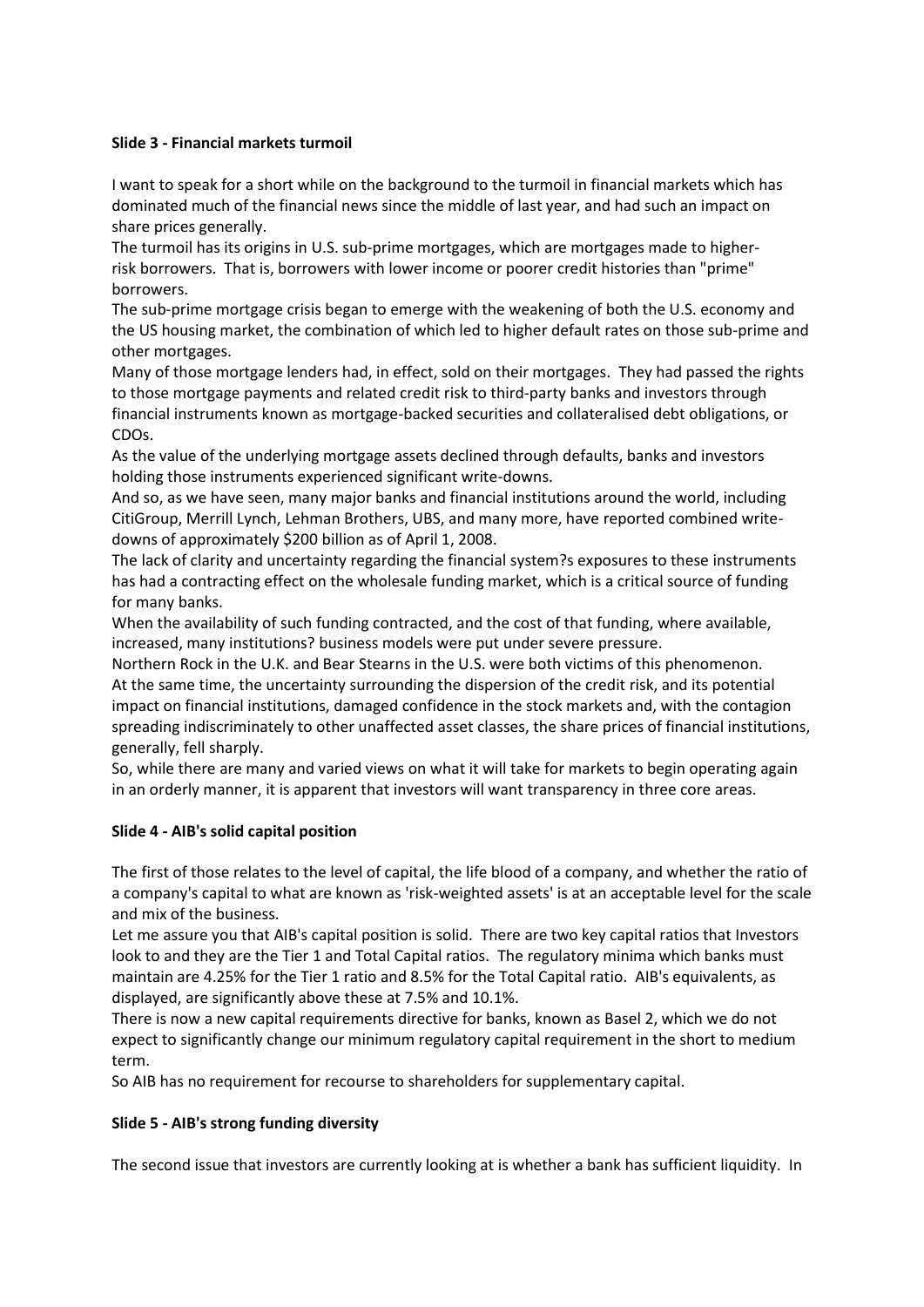other words, is its funding sufficiently predictable and longer-term in nature to support its existing lending portfolio, and to allow it to continue to write new business.

From AIB's perspective, our funding is stable and robust with a strong emphasis on stable customer deposits. These account for 48% of our funding requirements.

Our funding is well spread by product, currency, geography, duration, and investors, with significant headroom across a wide range of funding programmes.

At year-end, 78% of our term funding had a remaining maturity of greater than one year, and the combined value of our customer accounts and longer-term market funding equated to 94% of the value of our customer loans.

That is a strong position to be in.

As for all banks, there is no doubt that funding is becoming more expensive under current conditions, which is having some impact on our margin, and there is growing evidence in our markets of higher rates being sought when the funds are lent on to customers.

## **Slide 6 - AIB's robust asset quality**

The third area that concerns investors is asset quality, that is, the quality of our customer loan book and other assets and their resilience to a downturn in the economic cycle.

While always important in the banking world, asset quality becomes more of a focus for Investors when economies begin to slow down.

I can assure you that AIB's asset quality is strong.

You can see from this slide that our key indicators of asset quality remain solid, when compared with their equivalent numbers from 12 months ago.

There is no doubt that during 2008, with economies slowing, our provision charge is expected to increase from 9 basis points of average advances in 2007 to approx. 20 basis points.

But it's coming from historically low levels which were driven by the strength of the economies in which we operate and the resulting financial strength of individuals and companies generally. Our exposure to sub-prime assets is very low, but, as you have seen from our 2007 financial statements, we are not immune to, and have been affected by, the current indiscriminate asset valuation write-downs, caused by the global market dislocation, factors which are outside of our control and which do not reflect the underlying value of those assets.

Let me assure you that AIB is performing very well in the three areas of capital, funding, and asset quality, and so will be well positioned to benefit when the markets eventually recover.

#### **Slide 7 - Irish economy**

In addition to the global concerns in the markets, which I?ve outlined, there is also, at present, a generally cautious view of the Irish Economy and the housing / property & construction market inIreland, both of which are weighing on Irish shares.

With regards to the economy, it has been clear for some time that 2008 would be a year of slower growth - certainly by the standards we have become accustomed to in recent years.

However, a major part of this slowdown is due to the adjustment in the housing market to more sustainable levels.

While this leads to some short-term difficulties, such an adjustment is a necessary - and some would say desirable - development, and is generally seen as such, with economic forecasters predicting higher and better balanced growth levels in 2009.

However, this adjustment in the housing market has led to concerns over the Irish banks exposure to the mortgage and property & construction sectors.

Let me say a few words on AIB's position in this regard.

As the largest bank in the country, AIB is a major player in what has been the country's biggest growth sector of the past few years.